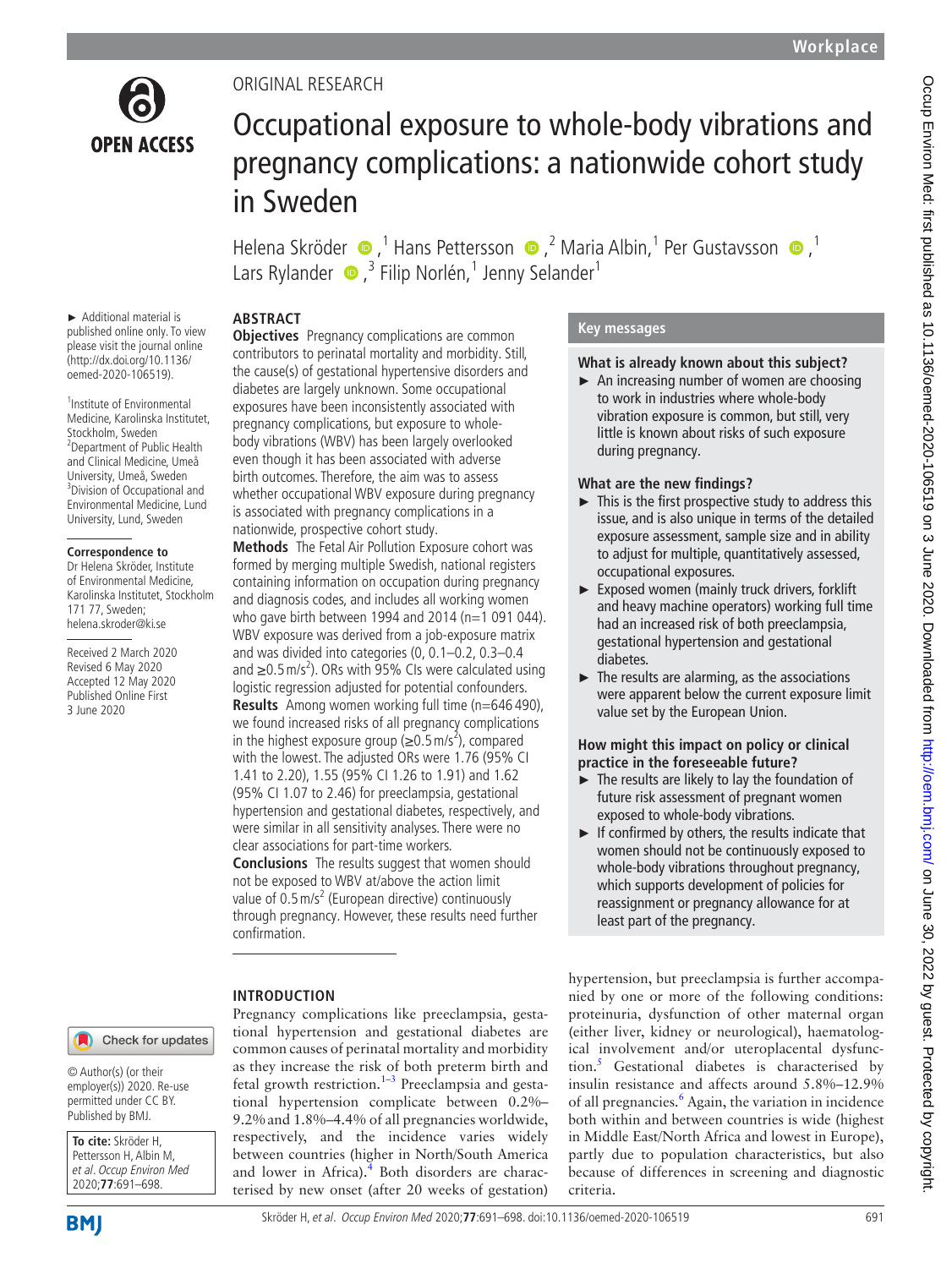Risk factors for these pregnancy complications include having had such a complication in a previous pregnancy, overweight, high maternal age, nulliparity, type 1 and type 2 diabetes, as well as multiple births.<sup>2</sup> Still, prediction models for pregnancy complications vary widely in performance,<sup>7</sup> <sup>8</sup> indicating that there may be additional, unknown factors that influence the risk. Some occupational exposures, such as noise and physically strenuous work, have been associated with preeclampsia, but results are conflicting and too limited to draw any conclusions from. $910$ 

An additional occupational factor, that has not been well studied in this matter but is still advised against (during pregnancy) by the Swedish Work Environment Authority,  $11$  is exposure to whole-body vibrations (WBV). Exposure is common among vehicle and heavy machine operators in industry, construction, agriculture, forestry and transportation<sup>12 13</sup> and involves about 1%–2% of all working women in Sweden<sup>[14–16](#page-7-9)</sup> and the UK.<sup>17</sup> WBV exposure has previously been associated with adverse birth outcomes in a few epidemiological studies<sup>18-20</sup> and changes in uterine blood flow and hormone levels in an animal experimental study.<sup>[21](#page-7-12)</sup> Yet, there is only one small study (case control,  $n=102$  cases of preeclampsia and n=99 cases of gestational hypertension) assessing the risk of hypertensive disorders during pregnancy in relation to WBV exposure, which showed inconclusive results.<sup>[9](#page-7-6)</sup> However, there are no such studies concerning gestational diabetes. There is therefore a strong need for more epidemiological studies investigating this, to clarify whether there is an increased risk of pregnancy complications in relation to WBV exposure during pregnancy.

Therefore, the aim of the present study was to investigate whether occupational exposure to WBV during pregnancy is associated with the risk of preeclampsia, gestational hypertension and/or gestational diabetes in a nationwide cohort study of Swedish women.

#### **Subjects and methods Study population**

The Fetal Air Pollution Exposure cohort was formed by merging multiple Swedish national registers, and contains information regarding all registered births between 1994 and 2014 (n=2 113 336).[22](#page-7-13) The Medical Birth Register has a 98%–99%coverage and contains data regarding, for example, maternal age, height, weight, occupation, smoking habits, parity and country of birth, which is collected at the first visit to the prenatal care clinics (usually around gestational week  $10$ ).<sup>23</sup> The register also has information on diagnoses during pregnancy. The Longitudinal Integrated Database for Health Insurance and Labor Market Studies (LISA) has full coverage for all residents above 16 years of age and contains data on education (highest degree), which may be used as proxy for socioeconomic status.

For 1 796 078 pregnancies, an occupation was stated at the visit to the prenatal care clinic and could thereby be included for exposure assessment. However, 705 034 pregnancies were excluded due to: the woman being a student or unemployed at the time of pregnancy (n=319401), stating 'not working'  $(n=109153)$  or missing employment information  $(n=88021)$ even though an occupation was reported, providing a titles/ code that is too general to code (such as 'consultant') or unique (n=151378; not included due to limited coding resources), or being part of flight crew (required to be reassigned to ground work to avoid radiation over  $1 \text{ ms}$ ,<sup>[11](#page-7-7)</sup> leading to exposure misclassification;  $n=2685$ ). In addition, we excluded multiple births  $(n=34 396)$ , leaving a final sample of 1 091 044 pregnancies.

#### **Exposure assessment**

The mother's occupation was entered as free text at the prenatal care clinic interview (around gestational week 10), and this was coded by the research group into occupational codes according to the occupational classifications of the National Labour Market Board (Arbetsmarknadsstyrelsens yrkesklassificering), based on the International Standard Classification of Occupations, ISCO-88-code system, as described elsewhere. $^{24}$  Exposure to WBV was assessed quantitatively through a job-exposure matrix (JEM), developed for this study. For each occupational code, the daily 8-hour energy-equivalent frequency-weighted exposure value  $(m/s^2)$  was estimated by measured vibration levels and duration of exposure, according to the international standard (ISO 2631-1). The daily vibration levels were based on a large number of measurements from different vehicles and heavy equipment machinery collected from scientific articles ( $n=32$ ), occupational medicine clinic reports ( $n=19$ ), reports from the former National institute for Workers Life in Sweden and the national Swedish vibration database and literature reviews  $(n=3)$ . The classification was performed by one occupational hygienist and one researcher specialising in vibration exposure. The JEM was constructed for 5-year periods (1994–1998, 1999–2003, 2004–2008, 2009–2013, 2014– 2016), allowing the WBV exposure to vary over time within each occupational code. There were 31 occupations identified with exposure  $\geq 0.1 \text{ m/s}^2$ , and from all the measurement data, 78 daily 8-hour energy-equivalent frequency-weighted values were calculated for at least one of the time-periods for each occupation with WBV exposure.

In addition to WBV, exposure to mechanical shocks was also included in the JEM. However, this was only assessed as yes/no, in contrast to the more detailed WBV exposure  $(m/s<sup>2</sup>)$ . The occupational hygienist and researcher performing the exposure assessment were blinded to the outcomes, since the exposure assessment of each occupation was made before the JEM was attached to the cohort. Exposure to WBV and mechanical shocks was merged with the Medical Birth Register data through the occupational code according to the year of pregnancy. Exposure data were available for all included women with coded occupations that were specific enough for vibration assessment (n=1 091 044).

#### **Outcome definitions**

Information on pregnancy complications, including preeclampsia, gestational hypertension and gestational diabetes, was collected from the Medical Birth Register. The diagnoses used for outcome classification were coded based on the Swedish versions of the International Classification of Diseases (ICD; version 9 until 1996 and version 10 thereafter), and were entered by the physician in charge at discharge from the hospital.

Preeclampsia was defined as ICD-9 codes 642E, 624F and 642H, and ICD-10 codes O11.9 and O14.0-O14.9. The clinical definition of preeclampsia during the time of the study included systolic blood pressure ≥140 and/or diastolic blood pressure ≥90 (new onset, after gestational week 20), together with proteinuria ( $\geq 0.3$  g per 24 hours). We also included women with eclampsia (ICD-9 code 642G and ICD-10 codes O15.0–O15.9) in this outcome, as this must be preceded by preeclampsia.

Gestational hypertension was defined as blood pressure  $\geq$ 140/90 (also new onset), and was coded as ICD-9 codes 642, 642D and ICD-10 code O13.9. In addition, all women diagnosed with preeclampsia were included in this outcome since hypertension is one of the criteria for setting a preeclampsia diagnosis.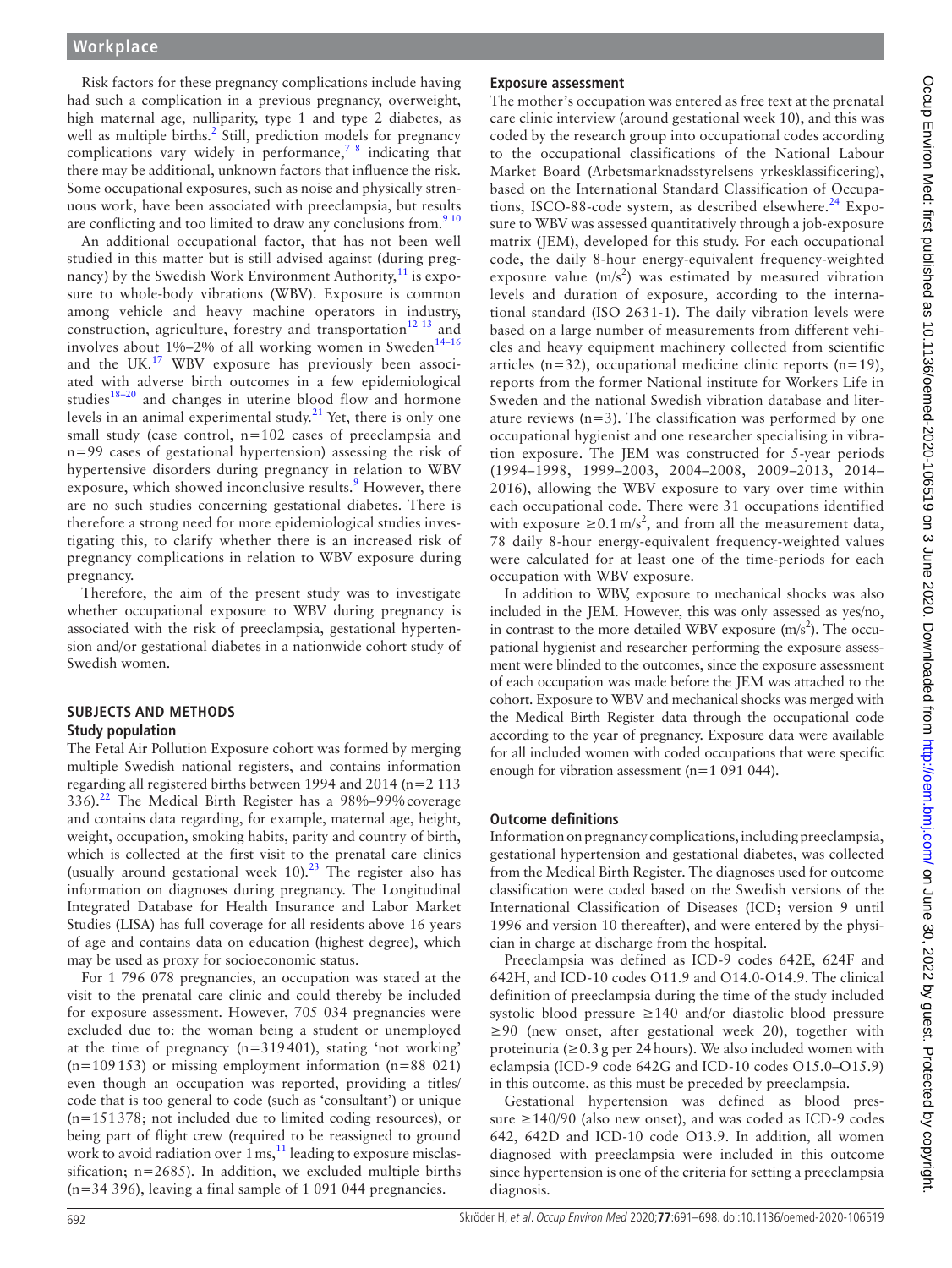Gestational diabetes was identified though ICD-9 code 648A, 648W and ICD-10 codes O24.4 and O24.9. The criteria for this diagnosis have varied both over time and between counties within Sweden, and is either based on fasting blood glucose concentration or on blood glucose concentration after an oral glucose tolerance test.

#### **Covariates**

In the Medical Birth Register, there is information about maternal characteristics collected during the visits to the prenatal care clinics (weight (kg), height (cm), age (years), parity (birth order of the child), nationality (country or continent), family structure (living with father, single mother, or other), and smoking habits (non-smoking, 1–9 cigarettes/day,≥10 cigarettes/day)). We calculated maternal body mass index (BMI; kg/m<sup>2</sup>) and categorised this into underweight (<18.5 kg/m<sup>2</sup>), normal weight  $(18.5-24.9 \text{ kg/m}^2)$ , overweight  $(25-29.9 \text{ kg/m}^2)$ and obese  $(\geq 30 \text{ kg/m}^2)$ ,<sup>25</sup> and also classified nationality into four groups (Swedish, European, Other, Unknown/missing). The LISA register provided information on maternal educational level (seven levels that were further categorised into four groups based on the highest degree:≤elementary, high-school, higher education <3 years, higher education ≥3 years) as well as marital status (married/registered partner, divorced, not married or widowed) .

Regarding additional occupational exposures that may correlate with exposure to WBV, we assessed potential confounding from exposure to noise, combustion particles, job strain and physically strenuous work. These exposures were all assessed through different JEM: $s^{22}$   $^{26}$   $^{27}$  and matched by occupational codes as mentioned above for WBV. The exposure to noise was based on measurement reports collected from occupational medicine clinics, occupational health services and large companies, and was divided into five categories: <70, 70–74, 75–79, 80–84 or ≥85dB. Exposure to combustion particles was also based on measurements from different work places, and was in this study expressed as yes/no based on exposure to asphalt, diesel, polycyclic aromatic hydrocarbons, lead and/or other combustion particles. $^{22}$  For job strain and physically strenuous work, an index with scores from 1 to 6 and 1–10, respectively, was calculated based on answers from the work environment survey performed by the Swedish Work Environment Authority every other year.<sup>14</sup> The survey is sent to a sample of the working population (ages 16–74, n≈4000–12 000) and includes questions regarding control and demands (job strain), as well as turning, lifting, bending, heavy breathing, working with hands above the head or with heavy objects, and repeated movements (physically strenuous work). The average of the indices for physical exertion mentioned above was calculated and used as exposure to physically strenuous work. For job strain, the averages of the indices for demands and control were calculated, split at the median and combined into high/low groups (four groups: low demands and high control (low strain), high demands and low control (high strain), low demands and low control (passive), and high demands and high control (active)), in accordance with the Karasek job strain model. $^{28}$  $^{28}$  $^{28}$ 

#### **Statistical methods**

All statistical analyses were performed in Stata/SE (V.14.2; StataCorp, Texas, USA). For estimating the risk of pregnancy complications in relation to WBV exposure, we calculated ORs (crude and adjusted (aOR)) with 95% CIs, using logistic regression and complete subject analyses. Exposure to WBV

was categorised into four groups (0 (no exposure), 0.1–0.2 (low exposure), 0.3–0.4 (medium exposure) and  $\geq 0.5 \text{ m/s}^2$  (moderately high exposure)), and mechanical shocks assessed as yes/ no. We used the variance inflation factor (VIF) to assess if the variance of the estimates is increased due to collinearity, which is calculated by regressing all covariates against each other and plugging the  $R^2$  values into VIF=1/(1– $R_i^2$ ). This was <4 for all included variables, which is usually considered low (no evidence of variance inflation).

Variables that were associated with both exposure and outcome (any of preeclampsia, gestational hypertension and/or gestational diabetes; p<0.05) were kept for further assessment, and these included maternal BMI, age, living situation, marital status, parity, educational level, smoking habits, nationality, calendar year and exposure to noise, combustion particles, physically strenuous work and job strain. In the next step, we added the variables one by one (in order of significance for the association with WBV) to logistic models for all outcomes (preeclampsia, gestational hypertension and gestational diabetes). Variables were kept if they changed the estimate for WBV exposure (any category) by  $>5\%$  in any of the models, leaving maternal BMI, age, parity, educational level, smoking habits, nationality, calendar year, and exposure to noise, combustion particles, physically strenuous work and job strain.

For analyses with gestational hypertension as the outcome, we excluded women with prior hypertension diagnosis (ICD-9 401–405, 642C, 642H and 642X, and ICD-10 O10–O11, O16 and I10–I15). Similarly, we excluded women with diabetes before pregnancy (ICD-9 250, 790C, E10–E14, 648A, and ICD-10 O24.0–24.3) from the analyses with gestational diabetes as the outcome. These diagnoses were also entered by the responsible physician at discharge from the hospital and are therefore included in the Medical Birth Register.

We stratified the analyses on full-time/part-time work to decrease the risk of exposure misclassification, since the JEM is constructed to estimate exposure for full-time workers (8hour averages).

In sensitivity analyses, we first restricted the full-time working sample to women without higher education (≤high-school) to assure that there was no residual confounding from differences in education between exposed and unexposed women. In an additional sensitivity analysis, we included only full-time working first-time mothers, since a previous pregnancy complication increases the risk also in the next pregnancy and might affect the presence at work. In addition, we performed analyses including full-time working women who were unexposed to mechanical shocks, in order to assess the impact of WBV only. Unfortunately, we could not do the opposite since all women exposed to mechanical shocks were also exposed to WBV. Finally, we also reran the full-time model but replaced the reference group with the lowest exposed group  $(0.1 - 0.2 \text{ m/s}^2)$  to make sure that any association was not due to differences in other working conditions, like sitting a large part of the working day, between the reference group and the exposed groups.

### **Results**

In total, 1 091 044 pregnancies between 1994 and 2014 were included in the present study. Characteristics of the women are shown in [table](#page-3-0) 1. On average, the women were 30 years old, 34% were overweigh (BMI  $\geq$ 25 kg/m<sup>2</sup>), 92% were non-smokers and 65% were working full time. The frequency of preeclampsia, gestational hypertension and gestational diabetes among the included women was 3.1%, 4.1% and 0.9%, respectively. None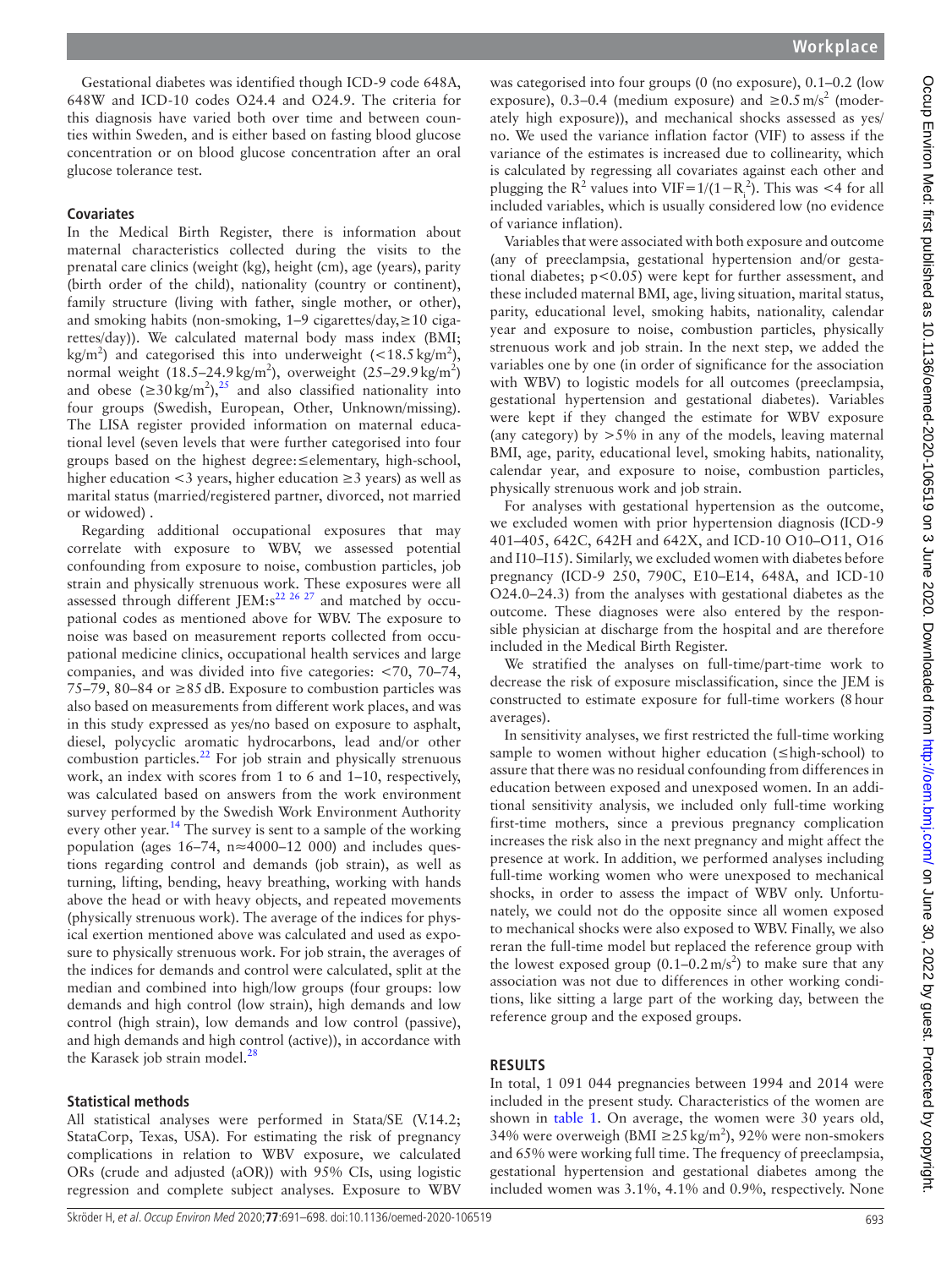<span id="page-3-0"></span>**Table 1** Characteristics (mean±SDor %) of mothers who gave birth to singletons in Sweden during 1994–2014 and who worked full or part time, by exposure to whole-body vibrations and mechanical shocks (n=1 091 044 births)

|                                                   | Whole-body vibration exposure $(m/s2)$ |                        |                          |                       | <b>Exposure to mechanical shocks</b> |                         |
|---------------------------------------------------|----------------------------------------|------------------------|--------------------------|-----------------------|--------------------------------------|-------------------------|
|                                                   | 0                                      | $0.1 - 0.2$            | $0.3 - 0.4$              | $\geq 0.5$            | No                                   | Yes                     |
| <b>Maternal characteristics</b>                   | n=1 070 816<br>(98.2 %)                | $n=15241$<br>$(1.4\%)$ | $n = 2975$<br>$(0.3\% )$ | $n = 2012$<br>(0.2 %) | n=1 089 282<br>(99.8%)               | $n = 1762$<br>$(0.2\%)$ |
| Age (years) 0% missing                            | $30.4 \pm 4.8$                         | $30.5 \pm 4.8$         | $30.5 + 4.6$             | $28.2 + 4.7$          | $30.4 \pm 4.8$                       | $29.9 + 4.7$            |
| BMI (%) 7% missing                                |                                        |                        |                          |                       |                                      |                         |
| $<$ 18.5 kg/m <sup>2</sup>                        | 2.1                                    | 1.5                    | 1.5                      | 2.0                   | 2.1                                  | 1.5                     |
| 18.5-24.9 kg/m <sup>2</sup>                       | 64.0                                   | 62.1                   | 54.7                     | 52.0                  | 63.9                                 | 57.0                    |
| 25-29.9 kg/m <sup>2</sup>                         | 24.0                                   | 26.7                   | 28.2                     | 27.5                  | 24.1                                 | 28.4                    |
| $\geq$ 30 kg/m <sup>2</sup>                       | 9.9                                    | 9.7                    | 15.6                     | 18.5                  | 9.9                                  | 13.2                    |
| Parity (birth order of child) 0% missing          | $1.8 + 0.90$                           | $1.7 + 0.91$           | $1.8 + 0.95$             | $1.7 + 0.91$          | $1.8 + 0.90$                         | $1.7 + 0.83$            |
| Educational level (%) <1% missing                 |                                        |                        |                          |                       |                                      |                         |
| $\leq$ Elementary                                 | 6.7                                    | 7.6                    | 7.8                      | 14.0                  | 6.7                                  | 10.9                    |
| High school                                       | 47.2                                   | 48.8                   | 61.6                     | 79.2                  | 47.3                                 | 55.0                    |
| Higher education <3 years                         | 13.7                                   | 29.3                   | 19.8                     | 4.6                   | 13.9                                 | 18.6                    |
| Higher education $\geq$ 3 years                   | 32.4                                   | 14.3                   | 10.8                     | 2.2                   | 32.1                                 | 15.5                    |
| Smoking (%) 1% missing                            |                                        |                        |                          |                       |                                      |                         |
| Non-smoking                                       | 92.0                                   | 90.9                   | 91.8                     | 82.7                  | 92.0                                 | 88.2                    |
| 1-9 cigarettes/day                                | 5.9                                    | 5.9                    | 5.3                      | 10.6                  | 5.9                                  | 7.4                     |
| ≥10 cigarettes/day                                | 2.1                                    | 3.2                    | 2.9                      | 6.7                   | 2.1                                  | 4.5                     |
| Nationality (%) 0% missing                        |                                        |                        |                          |                       |                                      |                         |
| Swedish                                           | 94.1                                   | 96.1                   | 96.9                     | 96.6                  | 94.1                                 | 96.5                    |
| European                                          | 3.6                                    | 2.6                    | $2.4$                    | 2.3                   | 3.6                                  | 2.4                     |
| Other                                             | 1.4                                    | 0.6                    | 0.0                      | 0.3                   | 1.4                                  | 0.1                     |
| <b>Unknown</b>                                    | 0.9                                    | 0.7                    | 0.7                      | 0.8                   | 0.8                                  | 1.0                     |
| Noise $(\%)$ < 1% missing                         |                                        |                        |                          |                       |                                      |                         |
| $<$ 70 dB                                         | 63.8                                   | 6.0                    | 0.0                      | 0.0                   | 62.8                                 | 0.0                     |
| 70-74 dB                                          | 18.1                                   | 91.3                   | 40.6                     | 0.0                   | 19.2                                 | 9.6                     |
| 75-79 dB                                          | 5.2                                    | 2.0                    | 58.4                     | 88.5                  | 5.3                                  | 72.9                    |
| 80-84 dB                                          | 12.0                                   | 0.7                    | 0.0                      | 11.5                  | 11.8                                 | 17.5                    |
| $\geq$ 85 dB                                      | 0.9                                    | 0.0                    | 1.0                      | 0.0                   | 0.9                                  | 0.0                     |
| Mechanical shocks (% Yes/No) 0% missing           | 0/100                                  | 1.3/98.7               | 19.3/80.7                | 48.8/51.2             | 0/100                                | 100/0                   |
| Combustion particles* (% Yes/No) <1% missing      | 3.5/96.5                               | 47.4/52.6              | 65.1/34.9                | 99.2/0.8              | 4.4/95.6                             | 79.3/20.7               |
| Job strain (%) 0% missing                         |                                        |                        |                          |                       |                                      |                         |
| Low strain (low demands+high control)             | 13.6                                   | 0.1                    | 18.4                     | 0.0                   | 13.3                                 | 29.7                    |
| Active (high demands+high control)                | 37.4                                   | 38.8                   | 0.0                      | 0.0                   | 37.3                                 | 8.6                     |
| High strain (high demands+low control)            | 14.2                                   | 12.0                   | 50.1                     | 51.2                  | 14.3                                 | 3.3                     |
| Passive (low demands+low control)                 | 34.8                                   | 49.1                   | 31.5                     | 47.8                  | 35.1                                 | 58.4                    |
| Physically strenuous workt (index 1-6) 0% missing | $2.1 \pm 0.7$                          | $2.5 \pm 0.8$          | $2.7 + 0.7$              | $3.0 + 0.3$           | $2.1 \pm 0.70$                       | $2.7 + 0.7$             |

\*Based on exposure to asphalt, diesel, polycyclic aromatic hydrocarbons, lead and/or other combustion particles.

†Average of indices (physically strenuous work) or combination of low/high demands/control (job strain), based on questions about control, demands, turning, lifting, bending, heavy breathing, working with hands above the head or with heavy objects, and repeated movements.

BMI, body mass index.

of the included occupations had WBV exposure above the exposure limit value  $(1.15 \text{ m/s}^2)$ , and only  $\sim 0.2\%$  (n=2012) were exposed at/above the European action limit value (0.5m/ s<sup>2</sup>; mainly truck drivers and forklift operators). The 10 most common occupations in each exposure group are presented in [table](#page-4-0) 2. Some occupations occur in two different exposure groups, as the WBV exposure has changed over time. Exposure between 0.3 m/s<sup>2</sup> and 0.4 m/s<sup>2</sup> was mainly found among workers in transportation (mostly drivers). Around 0.2% of the women  $(n=1762)$  were exposed to mechanical shocks, and these were also exposed to WBV (12% with WBV exposure 0.1–0.2, 32% with WBV exposure 0.3–0.4 and 56% with WBV exposure  $\geq$ 0.5 m/s<sup>2</sup>). The characteristics are also presented separately for full-time workers in [online supplementary table S1](https://dx.doi.org/10.1136/oemed-2020-106519).

We found that full-time working women exposed to WBV at levels≥0.5 m/s<sup>2</sup> were more likely to be diagnosed with both preeclampsia (aOR=1.76, 95%CI 1.41 to 2.20), gestational hypertension (aOR=1.55, 95%CI 1.26 to 1.91) and gestational diabetes (aOR=1.62,  $95\%$ CI 1.07 to 2.46), compared with unex-posed women [\(table](#page-4-1) 3). Low  $(0.1 - 0.2 \text{ m/s}^2)$  or medium  $(0.3 - 0.4 \text{ m/s}^2)$ s<sup>2</sup>) exposure was not associated with a significantly increased risk of any outcome. There were no clear associations for women working part time, although there were few cases in the medium exposed (n=18, 22 and 4 cases in the adjusted analyses for preeclampsia, gestational hypertension and gestational diabetes, respectively) and moderately high exposed groups (n=3, 7 and 3 cases, respectively: [online supplementary table S2](https://dx.doi.org/10.1136/oemed-2020-106519)).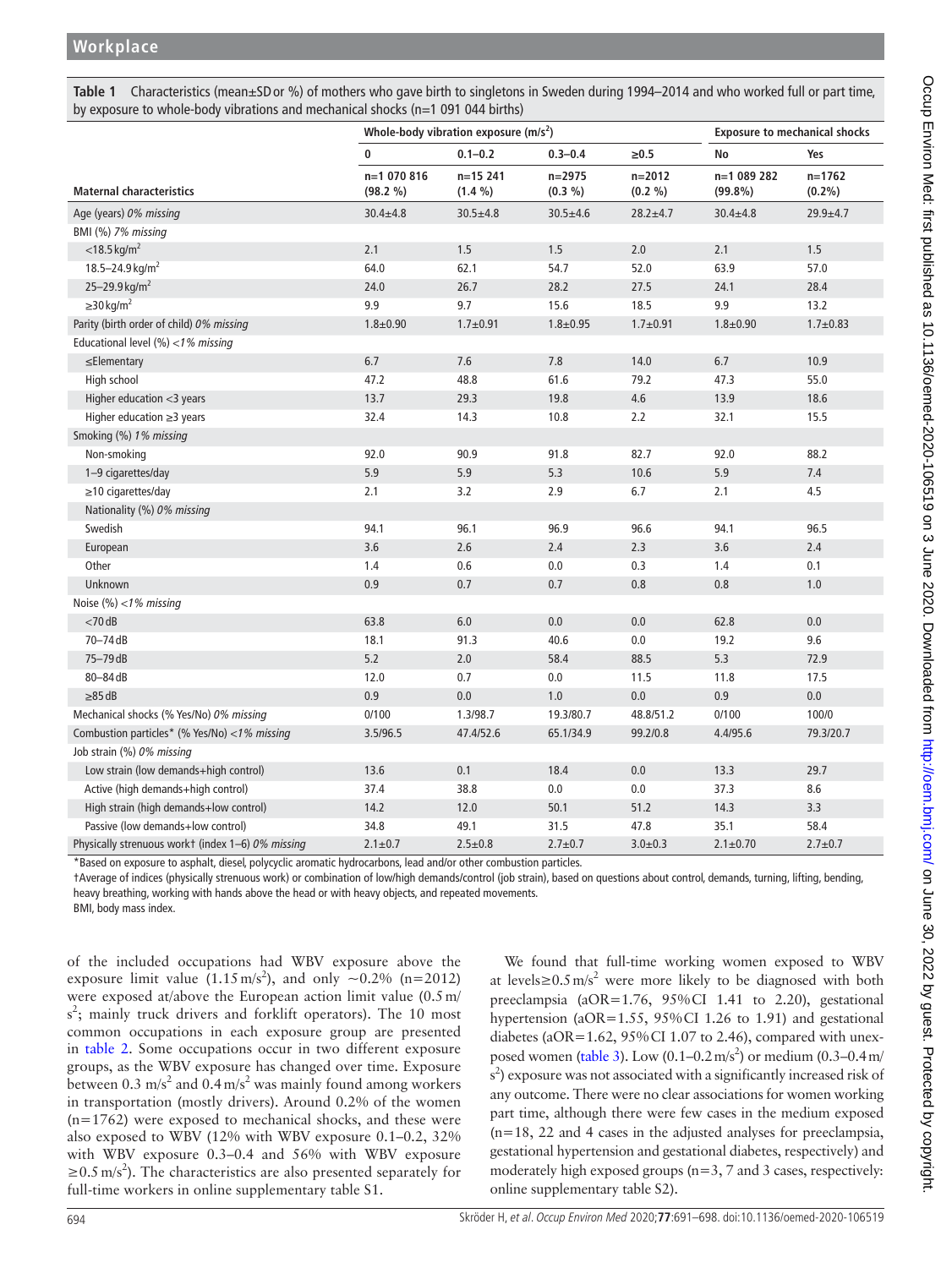<span id="page-4-0"></span>**Table 2** Top 10 most common occupations (and their fraction of the exposure group) for the included women, by exposure to whole-body vibrations\* and mechanical shocks

| $0 m/s^2$<br>n=1 070 816 (98.2 %) | $0.1 - 0.2$ m/s <sup>2</sup><br>$n=15241(1.4\%)$ | $0.3 - 0.4$ m/s <sup>2</sup><br>$n=2975(0.3%)$ | $>0.5 \,\mathrm{m/s^2}$<br>$n=2012(0.2%)$ | <b>Mechanical shocks</b><br>$n=1762(0.2\%)$ |  |  |  |
|-----------------------------------|--------------------------------------------------|------------------------------------------------|-------------------------------------------|---------------------------------------------|--|--|--|
| Nursing assistants (8%)           | Police officers (29%)                            | Bus drivers (34%)                              | Truck drivers (51%)                       | Forklift operators (53%)                    |  |  |  |
| Teachers (6%)                     | Mail carriers (21%)                              | Mail carriers (28%)                            | Forklift operators (47%)                  | Officers (27%)                              |  |  |  |
| Midwives (5%)                     | Security guards (12%)                            | Officers (15%)                                 | Heavy machine drivers (2%)                | Boat machinists (6%)                        |  |  |  |
| Retailers (5%)                    | Veterinarians (9%)                               | Train drivers (7%)                             |                                           | Boat or bus attendants (3%)                 |  |  |  |
| Care assistants (4%)              | Car drivers (8%)                                 | Tram drivers (5%)                              |                                           | Ship officers (3%)                          |  |  |  |
| Daycare teachers (4%)             | Train personnel (5%)                             | Fire fighters (4%)                             |                                           | Coast quard (3%)                            |  |  |  |
| Daycare workers (4%)              | Newspaper distributors (5%)                      | Boat or bus attendants (2%)                    |                                           | Deck hands (3%)                             |  |  |  |
| Office workers (3%)               | Taxi drivers (4%)                                | Coast quard (2%)                               |                                           | Heavy machine operators (3%)                |  |  |  |
| Economy assistants (3%)           | Parking attendants (2%)                          | Mineworkers (1%)                               |                                           | Fishers $(<1%)$                             |  |  |  |
| Cleaning staff (3%)               | Train conductor (1%)                             | Metro drivers $(<1%)$                          |                                           |                                             |  |  |  |

\*Occupations can be present in several categories due to changes in exposure over time.

In the sensitivity analyses, we first restricted the sample to women without higher education. The associations appeared similar to those for the whole sample of full-time working women, with increased risks in the moderately high exposure group ( $\geq 0.5$  m/s<sup>2</sup>) compared with the unexposed (preeclampsia:  $aOR=1.78$ ,  $95\%$ CI 1.41 to 2.24; gestational hypertension: aOR=1.59, 95%CI 1.28 to 1.97; gestational diabetes: aOR=1.63, 95%CI 1.06 to 2.50). In further sensitivity analyses, we restricted the sample to full-time workers who were also first-time mothers ([figure](#page-5-0) 1). The associations with exposure to WBV were similar. In addition, we restricted the sample with full-time workers to those who were not exposed to mechanical shocks, which revealed even stronger associations for the moderately high exposure group ( $\geq 0.5$  m/s<sup>2</sup>) for all outcomes ([figure](#page-5-0) 1). Finally, we excluded the unexposed women from the analyses and thereby replaced the reference group (full-time

workers) with the low exposed group  $(0.1 - 0.2 \text{ m/s}^2)$ . Again, results were similar both for preeclampsia (aOR: 1.70, 95%CI 1.03 to 2.80), gestational hypertension (aOR: 1.59, 95%CI 1.0 to 2.51) and gestational diabetes (aOR: 2.51, 95%CI 0.84 to 7.40; [figure](#page-5-0) 1).

## **Discussion**

In this nationwide, prospective, cohort study of Swedish women who gave birth between 1994 and 2014, we found that moderately high exposure to WBV was associated with an increased risk of preeclampsia, gestational hypertension and gestational diabetes among full-time workers (n=646490). The associations were present also when restricting the samples to women with low education, first-time mothers and to those without coexposure to mechanical shocks. Alarmingly, the risks were increased

<span id="page-4-1"></span>**Table 3** Multivariable-adjusted logistic regression for the association between maternal occupational exposure to whole-body vibrations and pregnancy complications among full-time working women who gave birth to singleton children in Sweden between 1994 and 2014 (n=710 391)

|                                         | <b>Full-time workers</b> |                       |               |                               |  |  |
|-----------------------------------------|--------------------------|-----------------------|---------------|-------------------------------|--|--|
| Whole-body vibration exposure $(m/s^2)$ |                          | Crude OR (95% CI)     |               | Adjusted* OR (95% CI)         |  |  |
| Preeclampsia                            | $n$ (%) cases            | $n=710391$            | $n$ (%) cases | $n=646490$                    |  |  |
| 0                                       | 23 435 (3.3)             | 1.00                  | 21 324 (3.4)  | 1.00                          |  |  |
| $0.1 - 0.2$                             | 394 (3.4)                | 1.01 (0.91 to 1.12)   | 348(3.3)      | $0.95(0.84 \text{ to } 1.07)$ |  |  |
| $0.3 - 0.4$                             | 93 (4.0)                 | 1.20 (0.98 to 1.48)   | 77(4.3)       | 1.20 (0.95 to 1.52)           |  |  |
| $\geq 0.5$                              | 100(5.7)                 | 1.75 (1.34 to 2.14)   | 97(5.9)       | 1.76 (1.41 to 2.20)           |  |  |
| Gestational hypertension+               |                          | $n=706448$            |               | $n=642999$                    |  |  |
| $\mathbf{0}$                            | 30 139 (4.4)             | 1.00                  | 27 506 (4.4)  | 1.00                          |  |  |
| $0.1 - 0.2$                             | 501(4.3)                 | 1.00 (0.91 to 1.09)   | 450 (4.3)     | $0.94$ (0.85 to 1.04)         |  |  |
| $0.3 - 0.4$                             | 110(4.8)                 | 1.11 (0.91 to 1.34)   | 91(5.1)       | 1.08 (0.87 to 1.34)           |  |  |
| $\geq 0.5$                              | 115(6.7)                 | 1.55 (1.28 to 1.88)   | 111(6.8)      | 1.55 (1.26 to 1.91)           |  |  |
| <b>Gestational diabetes</b>             |                          | $n=707418$            |               | $n=643726$                    |  |  |
| 0                                       | 6061(0.9)                | 1.00                  | 5417 (0.9)    | 1.00                          |  |  |
| $0.1 - 0.2$                             | 96(0.8)                  | $0.95(0.77)$ to 1.16) | 90(0.9)       | $0.92$ (0.73 to 1.15)         |  |  |
| $0.3 - 0.4$                             | 18(0.8)                  | $0.89$ (0.56 to 1.42) | 14(0.8)       | $0.66$ (0.39 to 1.14)         |  |  |
| $\geq 0.5$                              | 28(1.6)                  | 1.86 (1.28 to 2.70)   | 26(1.6)       | 1.62 (1.07 to 2.46)           |  |  |

\*Adjustments: maternal body mass index (<18.5, 18.5–24.9, 25–29.9, ≥30 kg/m<sup>2</sup>), age (years), parity (birth order of the child), smoking habits (non-smoking, 1–9, ≥10 cigarettes/day), education (4 groups based on highest degree: ≤elementary, high-school, higher education <3 years, higher education ≥3 years), nationality (Swedish, European, Other, Unknown/missing), calendar year, exposure to noise (5 categories:<70, 70–74, 75–79, 80–84, ≥85 dB), combustion particles (yes/no), job strain (four groups: low demands and high control, high demands and low control, low demands and high control, and high demands and high control) and physically strenuous work (average of indices ranging from 1 to 6).

†Includes both gestational hypertension and preeclampsia diagnosis. Excluding women with hypertension before pregnancy (International Classification of Diseases (ICD)-9 codes 642 and 642A-D and ICD-10 codes O13, O13.9, O16 and O16.9).

‡Excluding women with type 1 or type 2 diabetes before pregnancy (ICD-9 250, E10–E14, 648A and O24.0–24.3).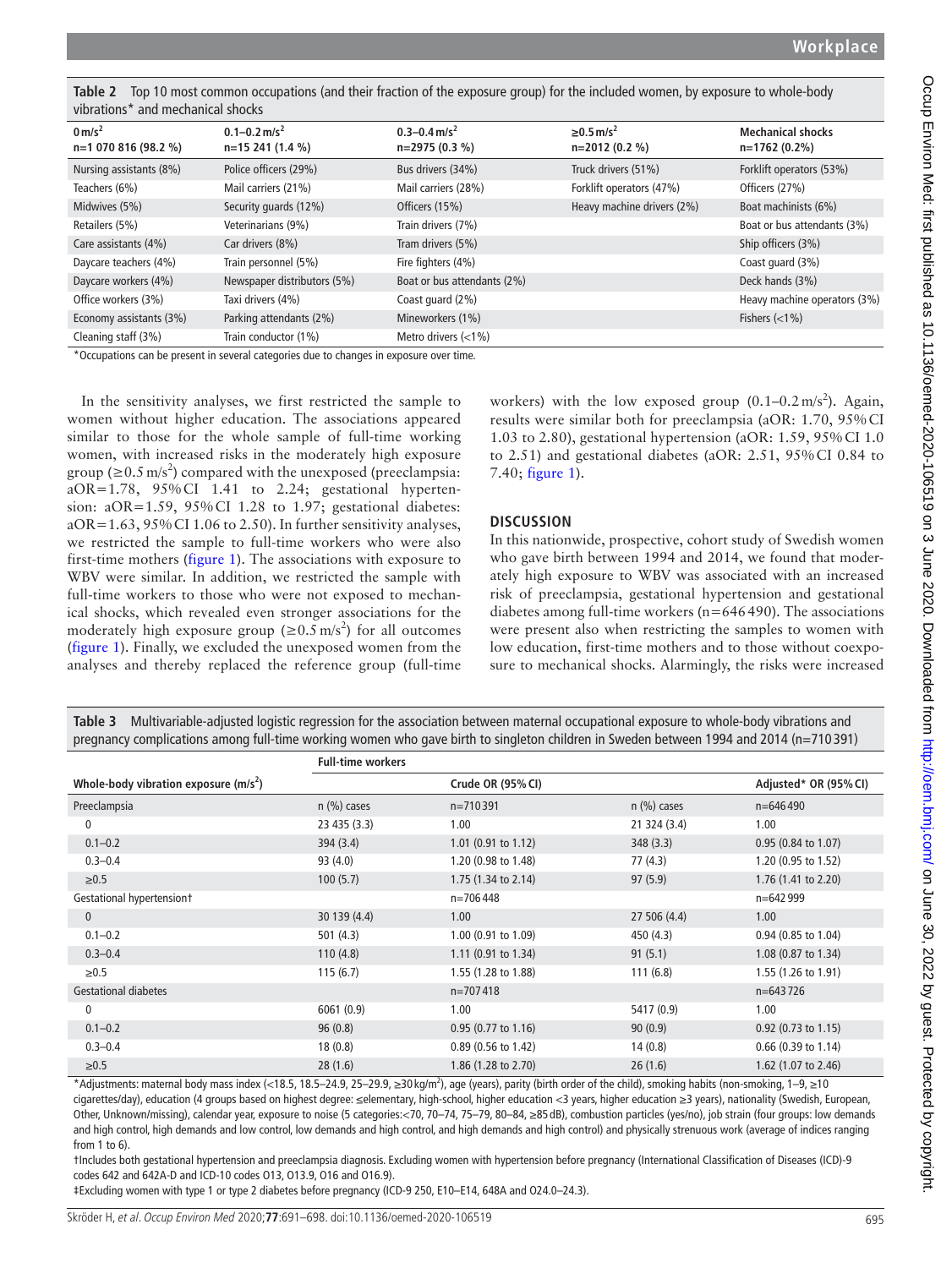

<span id="page-5-0"></span>restricted to full-time working women who also: (1) had low education (≤high-school), or (2) were first-time mothers, or (3) were unexposed to mechanical shocks, or (4) using the low exposed group as the reference. Adjustments: maternal body mass index, age, parity (for analyses not restricted to first-time mothers) smoking habits, education (only for analyses not restricted to low education), nationality, calendar year, exposure to noise, combustion particles, job strain and physically strenuous work.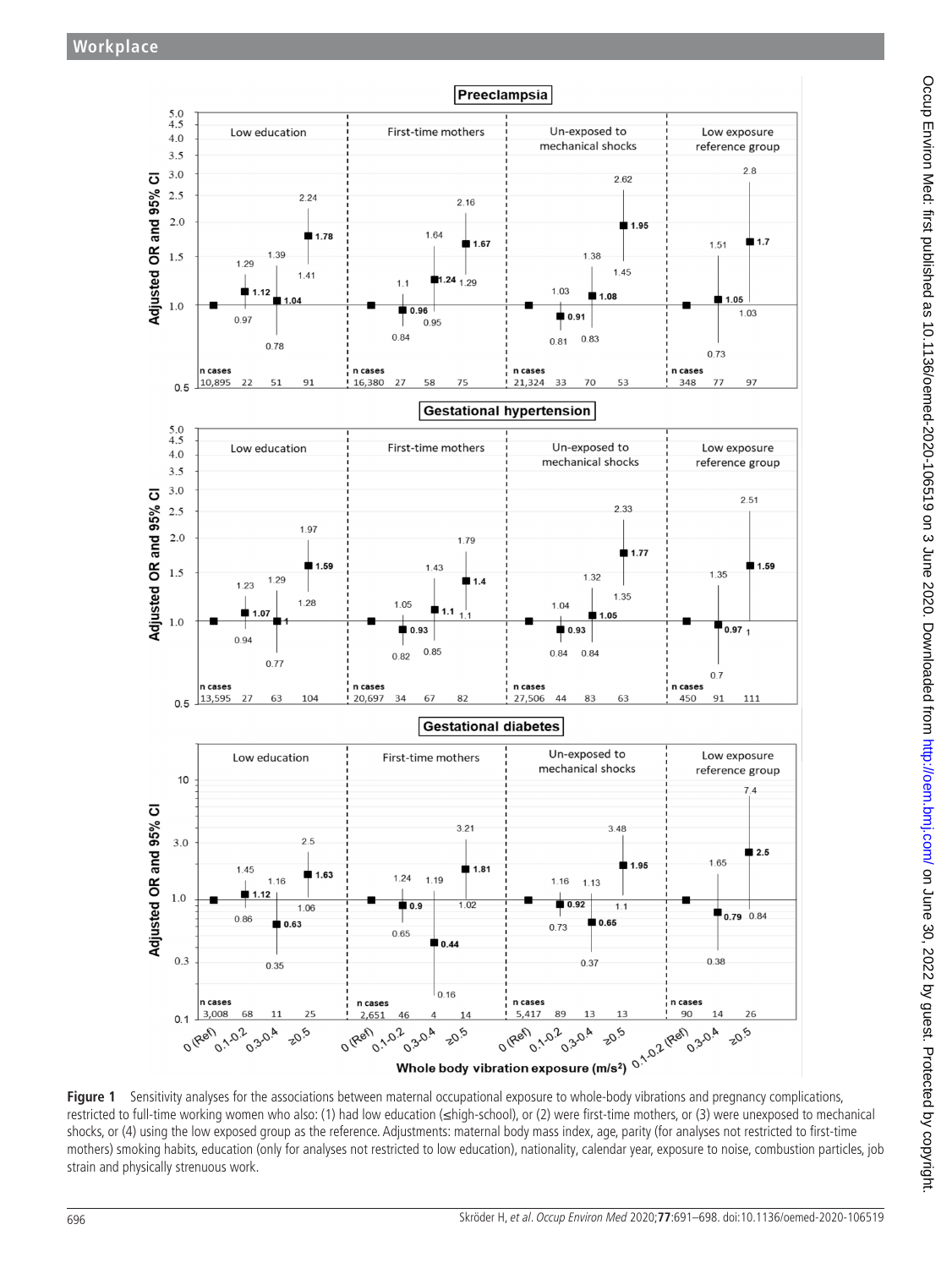well below the current exposure limit value of  $1.15 \text{ m/s}^2$ , at levels around the current action limit value of  $0.5 \text{ m/s}^2$ .

Adverse effects of WBV exposure on the female reproductive system have previously been suggested in a review<sup>[29](#page-7-18)</sup>; however, few of the included papers are available in peer-reviewed journals in English. In addition, the mentioned review is focused on birth outcomes like prematurity, spontaneous abortions as well as stillbirth and does not include pregnancy complications. To our knowledge, there is only one previous study that included WBV exposure and pregnancy complications (case control, n cases=102 for preeclampsia and 99 for gestational hypertension), which showed inconclusive results (aOR: 1.2, 95% CI 0.6 to 2.5).<sup>[9](#page-7-6)</sup> The OR for preeclampsia in the present study was much higher (1.78), possibly due to the more detailed exposure assessment (four exposure groups instead of only yes/no). In addition, we had information about working full or part time, which decreases the risk of underestimating the association due to dilution of the associations by the part-time workers. Indeed, we found no significantly increased risk among part-time workers, while the association was still strong for the full-time working women in all the sensitivity analyses. This also indicates that the increased risk in the full-time working group is related to the WBV exposure rather than some residual confounding factor common to the group of exposed occupations. If such a factor, like poor diet or alcohol consumption, was more common among exposed women, the associations would have been apparent also in the part-time working group as they would be related to the occupational group rather than the WBV exposure. We also found somewhat stronger associations when excluding women who were coexposed to mechanical shocks (to investigate WBV exposure alone). Possibly, these women are more prone to apply for reassignment, resulting in overestimation of their exposure to WBV since we could not take this into account.

The mechanism for an effect of WBV-exposure on pregnancy complications is unknown. Part of the reason for the lacking information in this area is that WBV research has mainly been focused on musculoskeletal disorders, and most studies have been performed on men only. $30$  The increased risk of both the hypertensive disorders and gestational diabetes suggest that an effect of WBV is general, as these disorders are quite different from each other. An experimental study on pregnant rats found that WBV exposure resulted in increased levels of plasma corticosterone and a decreased uterine flow, indicating a stress response after exposure to WBV.<sup>[21](#page-7-12)</sup> Corticosterone is a major glucocorticoid in rats, while in humans, the main glucocorticoid is cortisol. During pregnancy, the foetus is protected from high circulating cortisol though inhibitory processes in the placenta, where cortisol is converted to its inactive metabolite cortisone. However, in preeclampsia, this conversion is reduced and the level of cortisol is increased to a level higher than the normal pregnancy-related increase. $31$  The function of this conversion is not only to protect the fetus from high levels of circulating cortisol, but also to reduce the vasoconstrictive effects of cortisol in the uterus to allow for the necessary increase in uterine blood flow.[32](#page-7-21) Indeed, a decreased uterine blood flow was identified as one of the characteristics of preeclampsia long ago.<sup>33</sup>

In addition to effects on the uterine blood flow, cortisol has also been shown to affect the maternal glucose metabolism in pregnant sheep, with higher cortisol levels resulting in maternal hyperglycaemia.<sup>34</sup> Higher cortisol levels (and insulin resistance) have also been reported among pregnant women with gestational diabetes. $35$  Thus, changes in cortisol levels and uterine blood flow could be a possible mechanism for the increased risk of pregnancy complications among the exposed women in the

present study. However, this hypothesis is only based on one experimental study with very intense exposure  $(10 \text{ m/s}^2)$  for 90min), why endocrine and uterine functions in relation to WBV exposure need to be further studied.

Strengths of the present study include the very large sample size and complete follow-up, the quantitative exposure assessment, as well as the possibility to adjust for many confounders (including many other occupational exposures). Exposure was also assessed prior to the outcome, as the included women provided information regarding occupation already in week 10. Also, the associations appeared strong and robust, and animal studies indicate plausible mechanisms. Together, these strengths are suggestive of causality, but still, we cannot completely exclude residual confounding from, for example, diet and physical activity. A previous study found that sitting a large part of the day may increase the risk of preeclampsia,  $36$  which is common among the exposed groups in the present study (mainly drivers). However, the results were consistent even after changing the reference group to the low exposed group (also including a lot of 'sitting' occupations), suggesting the associations are not due to sitting per se. Limitations also include the lack of diagnosis date, which meant that we could not control for amount of days away from work (sick leave, parental leave or pregnancy allowance), since we could not know if the absence was due to the outcome or if the outcome was not yet present at the time of the leave. However, including women who were highly absent from work would only result in underestimation of the effect estimates. Finally, there may be some exposure misclassification as we had no information regarding reassignment or changes in tasks that may occur at some point in the pregnancy to reduce certain types of exposure. For flight crew, the exposure to cosmic radiation is required to be reduced by law, which by extension also reduces the exposure to WBV. Thus, excluding this group reduces the risk of exposure misclassification, but for other occupational groups there is no information regarding such changes. Therefore, some of the exposed women were likely less exposed than the levels found in the JEM. This is also a general limitation of the JEM, as there may be some individual variation in exposure within each occupation. The JEM assigns the same value to all women within that occupation, probably resulting in non-differential misclassification. Again, an overestimation or a random misclassification of the exposure would only result in attenuation of the associations, rather than the opposite.

In conclusion, the present study indicates an increased risk of preeclampsia, gestational hypertension and gestational diabetes among women exposed to WBV at full time, even at levels under the current exposure limit value. This indicates that reassignment or pregnancy allowance is a necessary preventive measure for pregnant employees exposed to moderately high levels ( $\geq 0.5 \text{ m/s}^2$ ) of WBV, although this should be confirmed also by others.

**Acknowledgements** The authors thank Annika Gustavsson and Anette Linnersjö at the Center for Occupational and Environmental Medicine, Stockholm, for valuable contributions in data management, and also Bodil Björ at Occupational and Environmental Medicine, Region Västerbotten, Umeå, for contributing to construction of the vibration JEM. They also thank Katarina Kjellberg, Tomas Hemmingsson, Pernilla Wiebert and Mattias Sjöström at the Center for Occupational and Environmental Medicine, Stockholm, for constructing the JEMs used for confounding control.

**Contributors** All authors contributed to the study conception and design. Data collection, management and analysis were performed by HP, FN, JS and HS. Funding was acquired by JS, HP, MA, LR and PG. The first draft of the manuscript was written by HS and all authors commented on all versions of the manuscript. All authors read and approved the final manuscript.